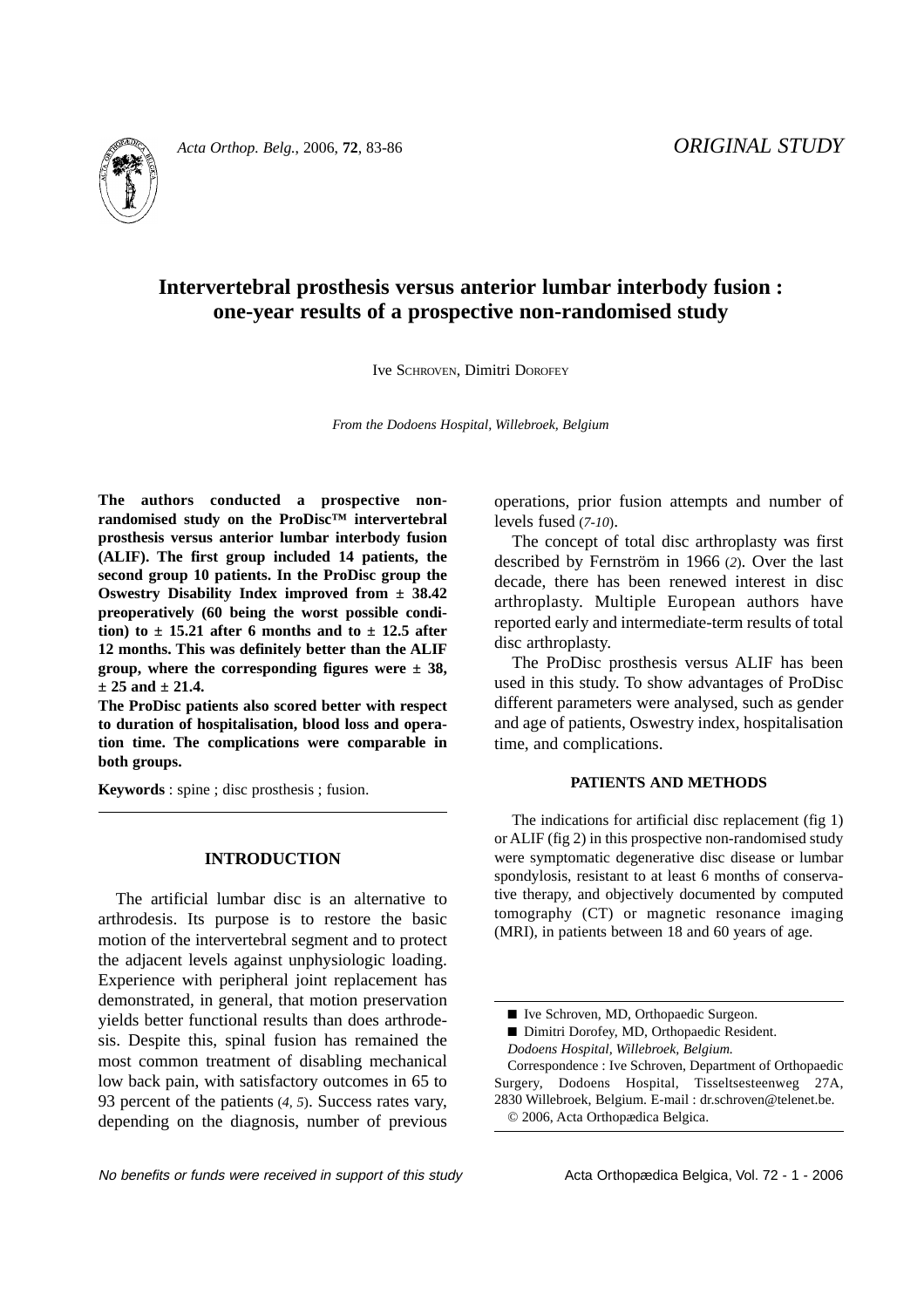

*Fig. 1.* — The surgical approach

Twenty-four patients were enrolled : 14 men and 10 women. Their mean age was 44 years (range : 29 to 60). Fourteen patients underwent a single disc replacement (ProDisc®), either on level L3L4, L4L5, or L5S1 (table I) ; 10 patients underwent anterior lumbar intervertebral fusion by means of a cage filled with autologous iliac crest bone (table II). Both groups were comparable as to male/female ratio, age, spinal level, and preoperative Oswestry Disability Index (table I, II). The Oswestry Disability Index was expressed in absolute values, with 60 reflecting the worst possible condition. The Index was calculated before the operation, at 6 months, and at 12 months. Statistical analysis was not done, given the small size of the groups. The total follow-up period was one year. Complications, duration of the hospitalisation, blood loss and operation time were noted in both groups.

The implant used was the "Prodisc", manufactured by Synthes, Switzerland. The device is composed of three components. The two metal plates have a keel. The metal surface in contact with bone, including the keel, is covered with hydroxyapatite to enhance bony ongrowth.

The anterior fusion operations were performed either before the disk prostheses became available, or in patients who did not have the financial support for a Prodisc prosthesis, and in some cases in patients with marked spinal stenosis.

#### *Surgical technique*

In both groups the spine was approached through a "mini" left lower quadrant retroperitoneal approach. A longitudinal para-umbilical incision was made (fig 1). The rectus muscle was retracted laterally, and the



*Fig. 2.* — The ProDisc artificial disc

preperitoneal space was entered at the level of the arcuate line or just below it. The peritoneum was retracted laterally. Hand-held medial-lateral retractors were used. Exposure of L5-S1 was done between the vascular bifurcation. Exposure of L3-L4 or L4-L5 required dissection and retraction of the aorta and vena cava to the right. The midline of the spinal column was marked with radiopaque markers in the vertebral body above the index disc. This was confirmed fluoroscopically, prior to the discectomy. Cobb elevators were used to separate the disc from the endplates. Subsequently, curettes and rongeurs were used to perform a thorough discectomy down to subchondral bone, along the endplates and as far as the posterior longitudinal ligament. Symmetrical distraction and restoration of the normal disc height was accomplished by means of a central spreader. Distractors and implant trials determined the appropriate implant size. Finally, an artificial disc (fig 2), or a fusion cage filled up with autogenous iliac crest grafts (fig 3), was implanted into the disc space under fluoroscopic control. In the fusion group no posterior fixation was added.

#### **RESULTS**

The ProDisc patients improved from a preoperative Oswestry-score of  $\pm$  38.42 to  $\pm$  15.21 after 6 months and to  $\pm$  12.5 after 12 months. The ALIF patients improved from a mean preoperative Oswestry score of 38 to 25 after 6 months and to 21.4 after 12 months, which was definitely less favourable. Hospitalisation was shorter in the ProDisc group :  $\pm$  3.85 days versus  $\pm$  6.3 days. Mean blood loss was only 100 ml in the ProDisc group, versus 330 ml in the ALIF group. Operation time was  $\pm$  1h33 versus 2 h 15.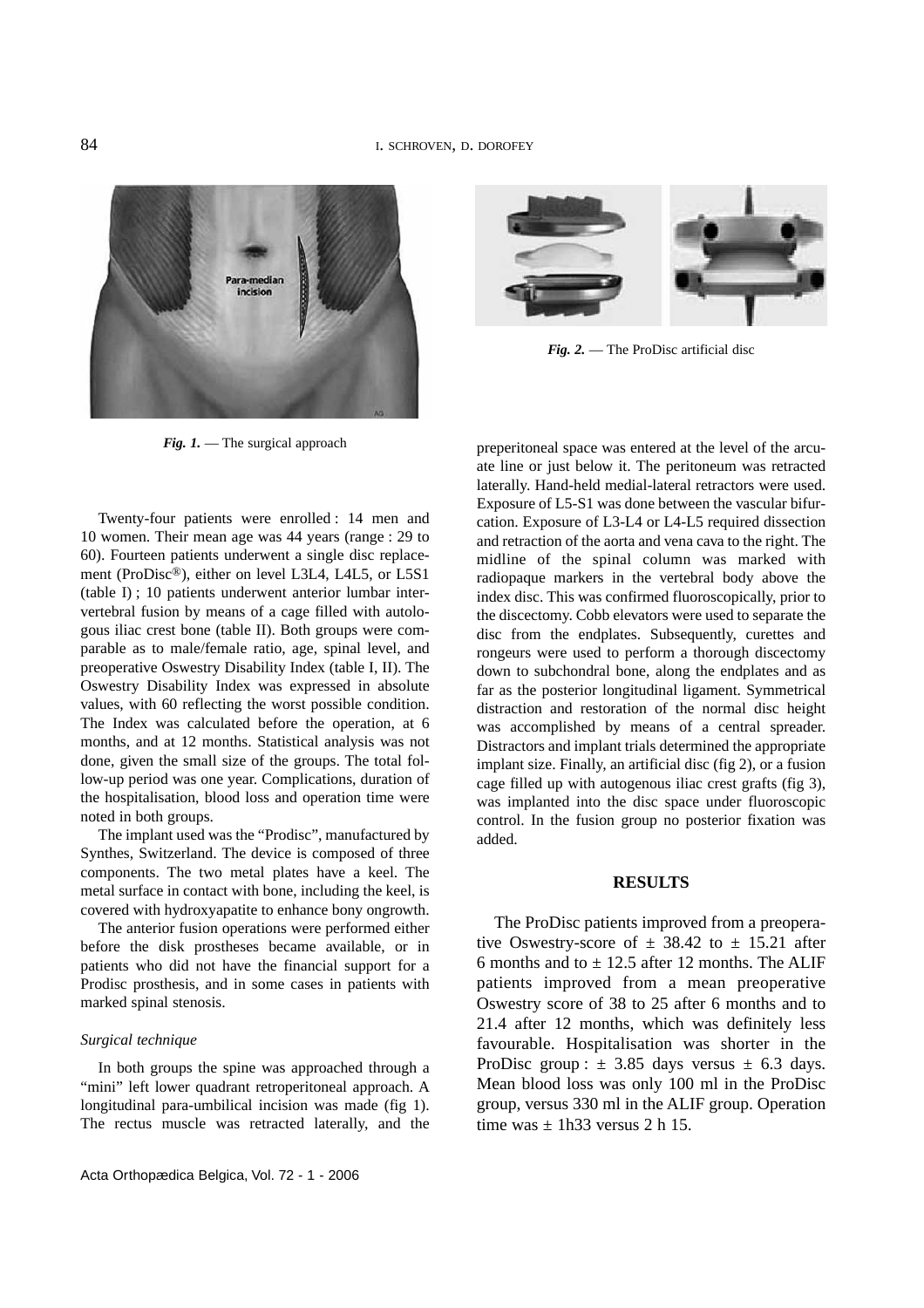| Gender         | Age               | Level                         | Oswestry           |                    |                   | Oswestry at Oswestry at Complications Hospitali- |                       | <b>Blood</b> | Operation             |
|----------------|-------------------|-------------------------------|--------------------|--------------------|-------------------|--------------------------------------------------|-----------------------|--------------|-----------------------|
|                | (years)           |                               | preop.             | 6 mo.              | 12 mo.            |                                                  | sation                | loss         | time                  |
| male           | 51                | L <sub>4</sub> L <sub>5</sub> | 49                 | 15                 | 15                | $\Omega$                                         | 3 days                | $100$ ml     | 1h30                  |
| male           | 44                | L5S1                          | 48                 | 23                 | 15                | $\Omega$                                         | 3 days                | $100$ ml     | 1h20                  |
| male           | 50                | L5S1                          | 32                 | 10                 | 10                | $\boldsymbol{0}$                                 | 4 days                | $100$ ml     | 1h40                  |
| male           | 38                | L5S1                          | 43                 | 10                 | 10                | $\Omega$                                         | 3 days                | $100$ ml     | 1h30                  |
| female         | 57                | L5S1                          | 46                 | 17                 | 10                | $\Omega$                                         | 3 days                | $100$ ml     | 1h30                  |
| female         | 46                | L5S1                          | 35                 | 10                 | $10\,$            | facet<br>arthritis                               | 10 days               | $100$ ml     | 1h40                  |
| male           | 50                | L <sub>4</sub> L <sub>5</sub> | 29                 | 12                 | 11                | sciatica                                         | 3 days                | $100$ ml     | 1h30                  |
| female         | 45                | L5S1                          | 37                 | 10                 | 10                | $\Omega$                                         | 4 days                | $100$ ml     | 1h40                  |
| male           | 53                | L3L4                          | 48                 | 15                 | 12                | subsidence                                       | 3 days                | $100$ ml     | 1h30                  |
| male           | 31                | L5S1                          | 36                 | 17                 | 12                | sciatica                                         | 3 days                | $100$ ml     | 1h35                  |
| female         | 31                | L5S1                          | 25                 | 17                 | 13                | $\Omega$                                         | 3 days                | $100$ ml     | 1h40                  |
| female         | 38                | L5S1                          | 45                 | 17                 | 10                | $\mathbf{0}$                                     | 4 days                | $100$ ml     | 1h30                  |
| male           | 39                | L5S1                          | 27                 | 15                 | 12                | $\mathbf{0}$                                     | 4 days                | $100$ ml     | 1h40                  |
| female         | 36                | L5S1                          | 38                 | 25                 | 25                | $\Omega$                                         | 4 days                | $100$ ml     | 1h30                  |
| $m/f =$<br>8/6 | 43.5<br>$(31-57)$ | L3L4:1<br>L4L5:2<br>LSS1:11   | 38.42<br>$(25-49)$ | 15.21<br>$(10-25)$ | 12.5<br>$(10-25)$ |                                                  | 3.85 days<br>$(3-10)$ | $100$ ml     | 1h33<br>$(1h20-1h40)$ |

Table I. — ProDisc

#### Table II. — ALIF

| Gender         | Age<br>(years)    | Level                      | Oswestry<br>preop. | 6 mo.           | 12 mo.            | Oswestry at Oswestry at Complications Hospitali- | sation                 | <b>Blood</b><br>loss | Operation<br>time   |
|----------------|-------------------|----------------------------|--------------------|-----------------|-------------------|--------------------------------------------------|------------------------|----------------------|---------------------|
| female         | 50                | L5S1                       | 39                 | 15              | 15                | $\theta$                                         | 8 days                 | 300 ml               | 2h10                |
| male           | 60                | L4L5                       | 45                 | 30              | 30                | $\theta$                                         | 9 days                 | 300 ml               | 1h40                |
| male           | 43                | L4L5                       | 40                 | 25              | 15                | $\theta$                                         | 6 days                 | 300 ml               | 2h                  |
| male           | 29                | L5S1                       | 30                 | 20              | 17                | $\overline{0}$                                   | 6 days                 | 300 ml               | 2h10                |
| male           | 33                | L5S1                       | 34                 | 25              | 20                | $\theta$                                         | 6 days                 | 300 ml               | 2h20                |
| female         | 48                | L5S1                       | 37                 | 30              | 24                | haemorrhage                                      | $6 \, \text{days}$     | 300 ml               | 3h                  |
| female         | 50                | L5S1                       | 38                 | 30              | 28                | $\Omega$                                         | 6 days                 | $600$ ml             | 2h30                |
| male           | 40                | L4L5                       | 35                 | 20              | 20                | $\theta$                                         | 5 days                 | 300 ml               | 2h10                |
| female         | 39                | L4L5                       | 36                 | 25              | 20                | $\overline{0}$                                   | 6 days                 | 300 ml               | 2h                  |
| male           | 54                | L5S1                       | 46                 | 30              | 25                | $\theta$                                         | 5 days                 | 300 ml               | 2h30                |
| $m/f =$<br>6/4 | 44.6<br>$(29-60)$ | L3L4:0<br>L4L5:4<br>L5S1:6 | 38<br>$(30-46)$    | 25<br>$(15-30)$ | 21.4<br>$(15-30)$ |                                                  | 6.3<br>days<br>$(5-9)$ | 330 ml               | 2h15<br>$(1h40-3h)$ |

Complications in the ProDisc group included subsidence of the implant in one patient, facet arthritis noted after 6 months in another, and tran-

sient sciatica in two patients. In the ALIF group, intra-operative haemorrhage occurred in one case, due to specific technical difficulties.

Acta Orthopædica Belgica, Vol. 72 - 1 - 2006